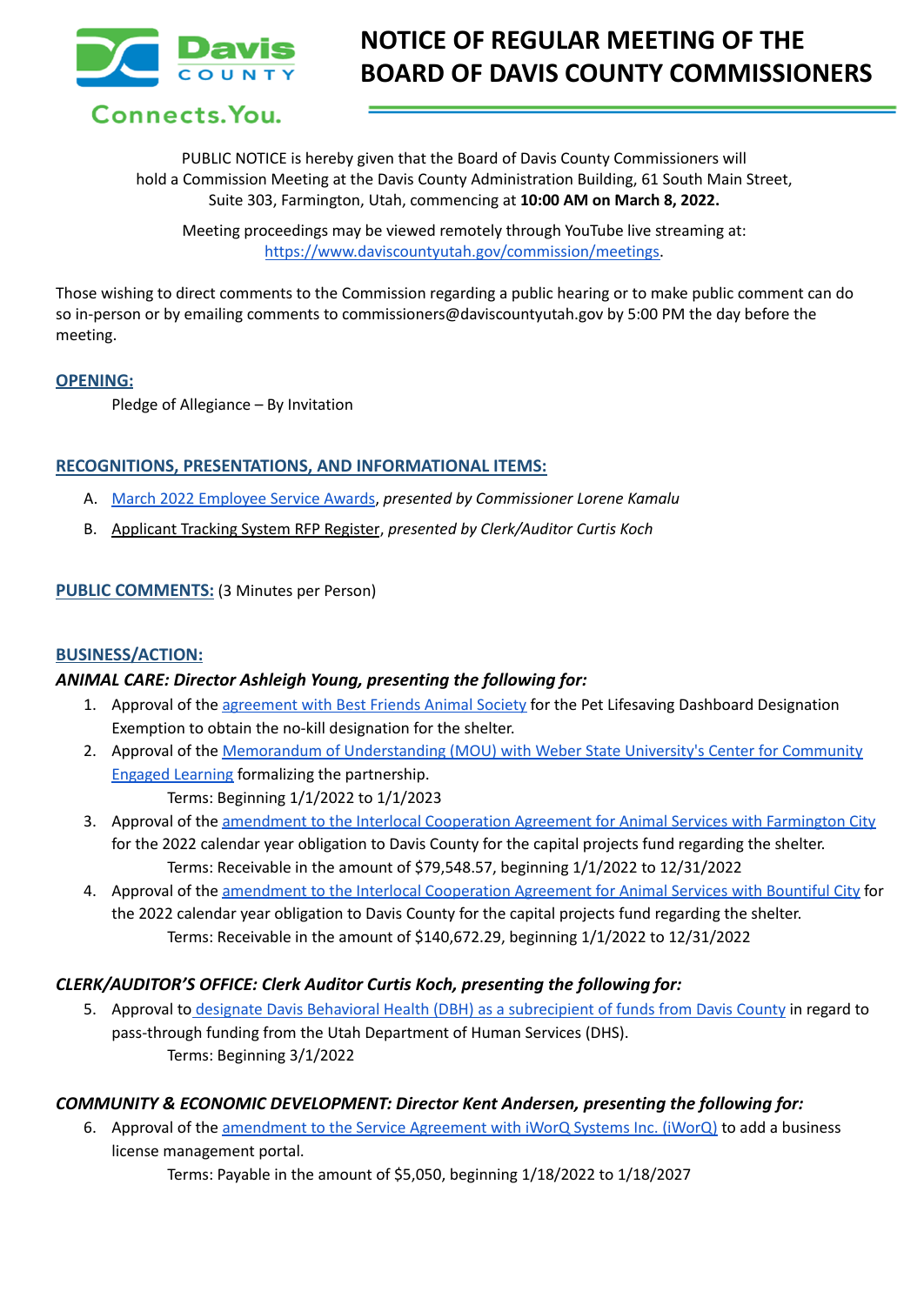- 7. Approval of the Release, Waiver of Liability, and Indemnity [Agreement](https://drive.google.com/file/d/1X1E6Od269asIGofREgbOtEq1G66_Whe2/view?usp=sharing) with Ron Kemp due to the lack of adequate water and fire protection at the property.
- 8. Approval of the contract with [Intermountain](https://drive.google.com/file/d/18pNiGwaV6bJfhRba6J5mLzP32zHWEzhx/view?usp=sharing) Lacrosse for the spring lacrosse tournament season. Terms: Receivable in the amount of \$9,383.30, beginning 4/9/2022 to 5/28/2022.
- 9. Approval of the contract with [International](https://drive.google.com/file/d/1EyzT46nTZBrJB5rlzdM2nJcG3VvLwFOD/view?usp=sharing) Brazilian Jiu-Jitsu Federations for the regional Jiu-Jitsu tournament. Terms: Receivable in the amount of \$2,513.20, beginning 7/7/2022 to 7/9/2022

# *HEALTH: Director Brian Hatch, presenting the following for:*

## **HEALTH ADMINISTRATION**

10. Approval of the [appointment](https://drive.google.com/file/d/1fsk_gggsQvR4a8sZrLmmSNlCDH3Sr2g0/view?usp=sharing) of Mayor Joy Petro to the Davis County Board of Health to fill the mayoral vacancy. Terms: Beginning 3/8/2022 to 6/30/2025

## **HEALTH COMMUNITY SERVICES**

11. Acceptance of the Grant donation from AAA Northern [California,](https://drive.google.com/file/d/1I4nt7v1_5MVPrH2Zgr7xgGLL7ODEgs5W/view?usp=sharing) Nevada & Utah for the purchase of car seats and booster seats.

Terms: Receivable in the amount of \$2,000 beginning 3/8/2022 to 12/31/2022

## **HEALTH ENVIRONMENTAL SERVICES**

12. Acceptance of the Grant Award from the National [Environmental](https://drive.google.com/file/d/1IERx9woK6SeyQN2rOw9dAvIG8t0R6K-X/view?usp=sharing) Health Association (NEHA-FDA) to complete a Self-Assessment of nine National Voluntary Retail Food Regulatory Program Standards (NVRFRPS) and develop a Comprehensive Strategic Improvement Plan to establish a framework to follow to improve its food safety programs.

Terms: Receivable in the amount of \$4,816, beginning 2/1/2022 to 12/31/2022

## **HEALTH EPIDEMIOLOGY**

13. Approval of the amendment to the Payroll Protection Plan Healthcare [Enhancement](https://drive.google.com/file/d/1iuNOx2TfpsihB8yJIAH4INUYa9vjofRX/view?usp=sharing) Act (PPPHEA) Expansion 2021 contract with the Utah [Department](https://drive.google.com/file/d/1iuNOx2TfpsihB8yJIAH4INUYa9vjofRX/view?usp=sharing) of Health extending the date of the contract and providing additional funds for quarantine and isolation hotel-based services.

Terms: Receivable in an increased amount of \$40,160, beginning 1/15/2022 to 7/31/2024

## **HEALTH SENIOR SERVICES**

14. Approval of the [Proclamation](https://drive.google.com/file/d/1OMi0OACvUm4uw3Zt1ZEUxekk3Xvnr2mP/view?usp=sharing) to proclaim March 2022 to be the 50th Anniversary of the National Senior [Nutrition](https://drive.google.com/file/d/1OMi0OACvUm4uw3Zt1ZEUxekk3Xvnr2mP/view?usp=sharing) Program.

## *INFORMATION SYSTEMS:Director Mark Langston, presenting the following for:*

15. Approval of the contract with [Structure](https://drive.google.com/file/d/1LsgNM5JpD0PY1F8bNtCgNSJLi2LMZvsC/view?usp=sharing) Works to install five cameras in the election work area. Terms: Payable in the amount of \$6,200.93, beginning 3/8/2022 to 3/8/2023

## *LIBRARY: Director Josh Johnson, presenting the following for:*

16. Approval of the [Summary](https://drive.google.com/file/d/1Y1lU3PDtYtx3--i5COmmf8KjXBGpZdof/view?usp=sharing) List of low dollar contracts for the Library.

Terms: Payable in the amount of \$1,575, beginning 2/28/2022 to 10/3/2022

17. Approval of the renewal of the [agreement](https://drive.google.com/file/d/1U1suKFLEjJQ2RbSGFAirZKebgfaH1S69/view?usp=sharing) with UNIQUE Patron Service Solutions for material recovery for the Library.

> Terms: Payable in varied amounts (\$9.85 per account sent to collection), beginning 2/10/2022 to 3/1/2023

18. Approval of the contract with Creative Empire, LLC dba Mango [Languages](https://drive.google.com/file/d/1v8IC0nRpe7M8zyO2cD48oPN1b_NsT1rz/view?usp=sharing) for the renewal of the Mango Learning Language database.

> Terms: Payable in the amount of \$44,578.80 (\$14,859.60/year for three years), beginning 3/30/2022 to 3/31/2025